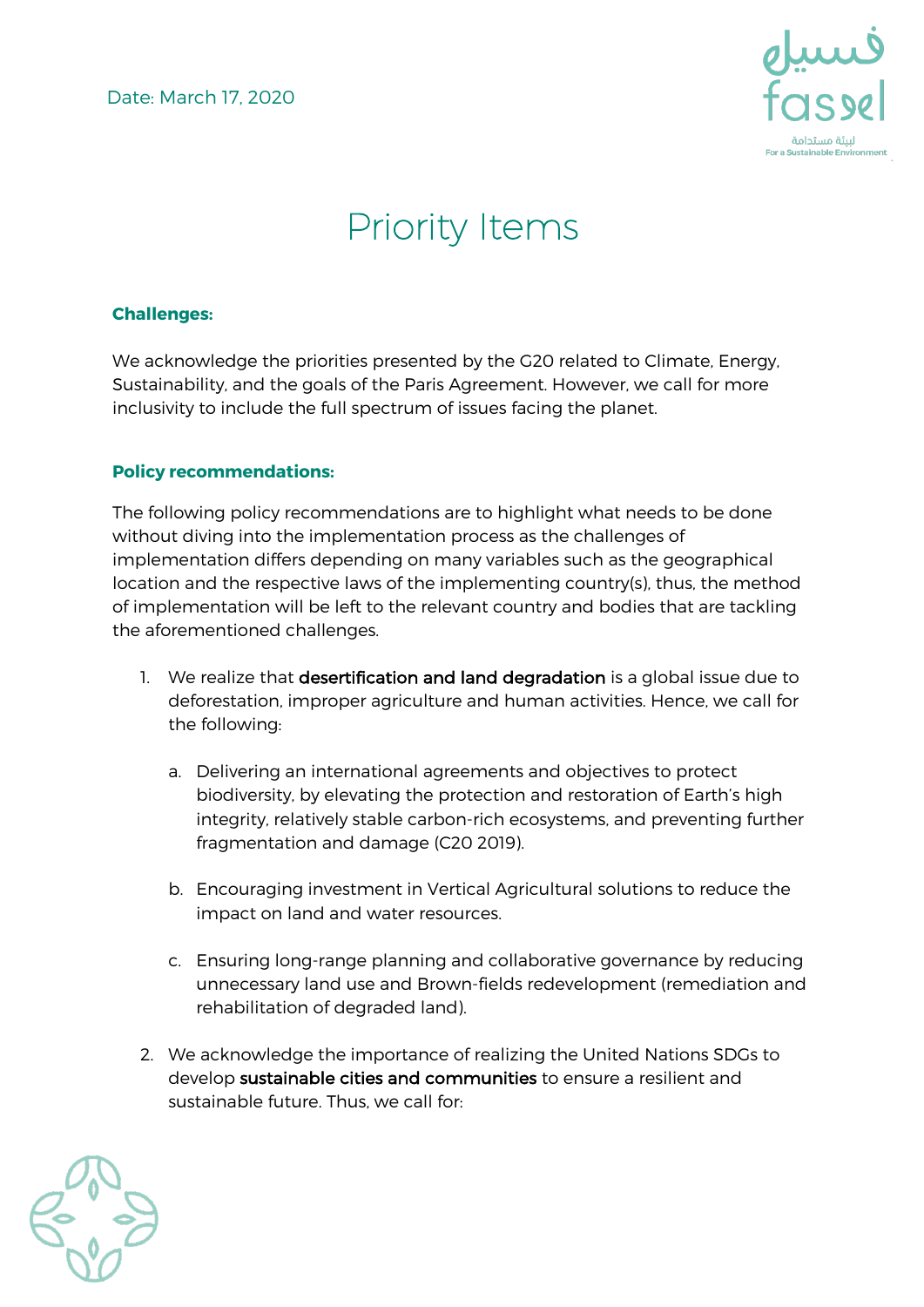

- a. Developing the required infrastructure to support the implementation of waste management systems and recycling modes of operations in municipal activities to achieve SDG 11.6.
- b. Developing capabilities with innovative and sustainable solutions to desalinate and extract water to achieve SDG 6.A.
- c. Increasing water-use efficiency by implementing effective Grey Watering Systems (GWS) in urban areas to achieve SDG 6.4.
- d. Encouraging the adoption of new building codes that utilizes green building technologies to reduce the stress on the environment's resources.
- e. Raising awareness by launching innovative initiatives that utilizes massthinking.
- f. Embedding Environmental and sustainability topics in curriculums and education system.
- 3. We believe that an important factor to achieve sustainability is by developing an effective framework of overall Sustainable Management (SM) which incorporates environmental, social, and economic factors to all management practices. As such, some of many items of SM that we call for are:
	- a. Developing awareness programs for businesses and industries which involve aspects sustainable practices and operations.
	- b. Developing a framework for incentivizing businesses and industries which prioritize those who are implementing sustainable practices and operation for bids and projects after passing technical and financial requirements.
	- c. Developing a process that allow the emergence of innovative solutions to mitigate and resolve the impact on climate and environmental issues.
	- d. Developing and implementing a framework in addition to a legal mechanism for Anti-Dumping of food with the aim of limiting the overconsumption of land resources.

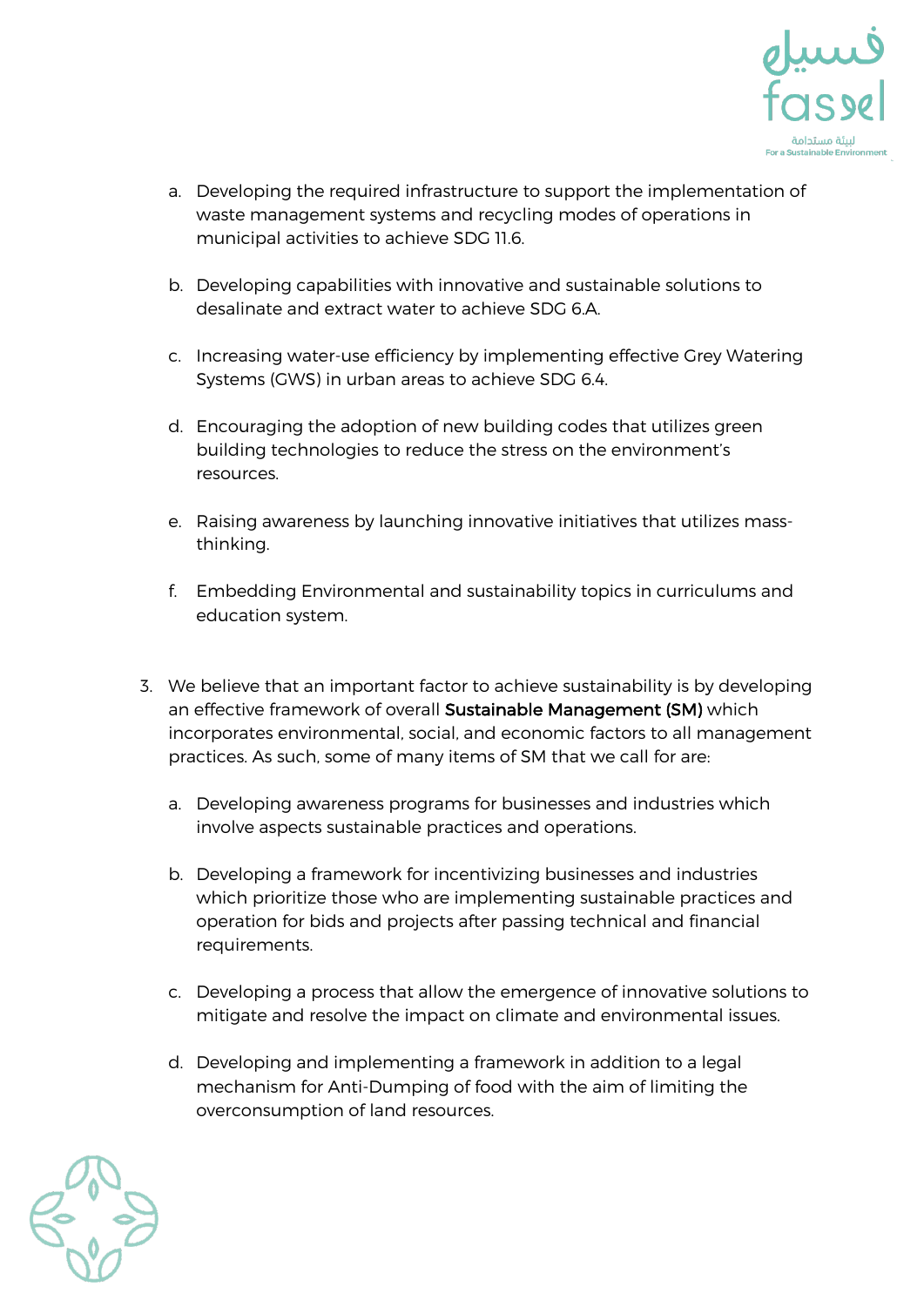

- e. Ensuring that transitioning to sustainable energy is part of the overall energy strategy by introducing renewable and clean energies as well as enhancing efficiencies throughout the energy system.
- f. Ensuring that regulations are well-developed and cross-through to relevant stakeholders to ensure sustainable development.
- g. Developing environmental and sustainability requirements that should be embedded to the industrial and business licensing and permits.
- 4. We acknowledge the importance of responsible consumption and production due to its great impact on our ecosystem's stability. Thus, we call for:
	- a. Ensuring the efficient and effective use of resources.
	- b. Reworking the supply chain of general goods to serve multiple streams instead of a singular product to increase the efficiency on resources and reduce consumption.
	- c. Recognizing the textile and clothing industry pollution and consumption of natural resources and develop strategies to motivate Eco-conscious buying of clothes and textiles.
	- d. Adopting textile recycling to help reduce consumption and manufacturing pollution.
	- e. Introducing regulation to target and restrict animal testing and overconsumption of resources for general goods.
- 5. We realize the consequences of climate change and acknowledge the importance of developing and implementing the climate actions initiated by the United Nations SDGs to prevent and mitigate climate change risks. Therefore, we call for the following:
	- a. Offsetting GHG emissions through innovative reforestation initiatives in order to decrease the carbon footprint via natural means.
	- b. Decentralizing energy production especially in infrastructure that is located in remote areas by implementing renewable energy sources to